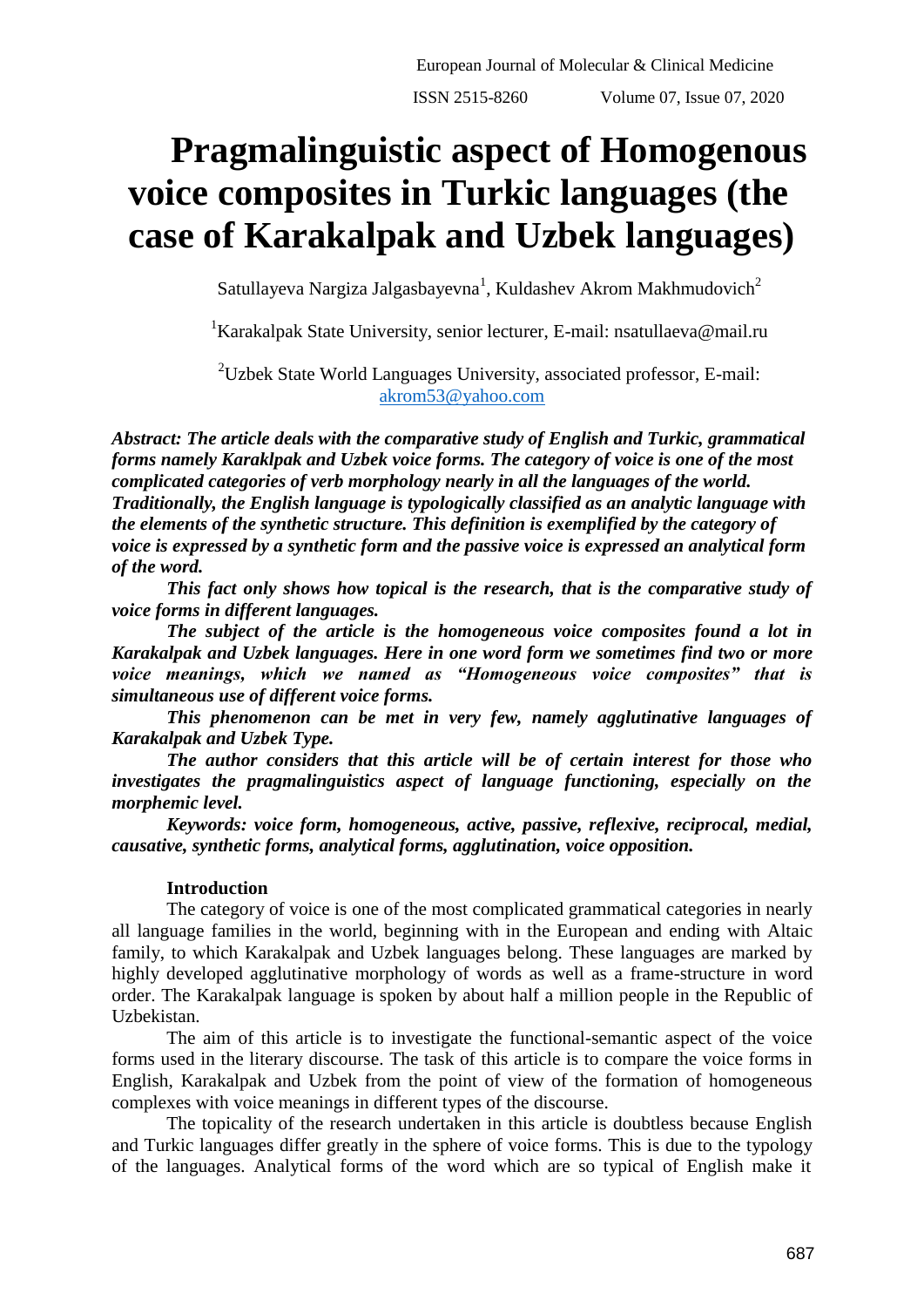ISSN 2515-8260 Volume 07, Issue 07, 2020

possible to form chains of words in the form of discontinuous morphemes, once were named by American descriptivists.

## **Methods**

Agglutinative morphology observed in modern Karakalpak and Uzbek where each morpheme has only one grammatical meaning and their collocation gives new composites consisting of two or three voice meanings.

The English language is poor in grammatically pure voice forms. There are only two voice forms Active and Passive. But Karakalpak and Uzbek languages have a comparatively rich paradigm of voice forms. Homogeneous voice composites are formed due to the functional activity of voice forming morphemes. The category of boys is one of the oldest grammatical categories of the verb in general and in Turkic languages, in particular.

Active voice form is represented by zero-morpheme of the verb, which corresponds to the lexical base - stem of the verb, which some linguists call it as a leading diathesis. Namely, here the verb potency of functioning as a verb, as any part of speech, implicitly denoting the relation of the representing action to the reality and the doer of the action that functions in the sentence as the syntactic subject of the sentence if the verb is a dynamic one. If the verb is a stative one, the subject represents the bearer of the state expressed by the predicate verb.

The active voice form of the verb is characterized by the indifferent expression of subject-verb relations in the structure of the sentence where the subject is indifferent to the action or the state expressed by the verb-predicate of the sentence, whether it is the doer of the action expressed by the verb or it has the meaning of state expressed by the stative verb which is the predicate of the sentence.

All other voice forms historically represent the transformation and modification of the active voice within the verb-form by means of special affixal forms.

Thus, reciprocal and causative voice forms characterize the strictly determined interrelation of two real subjects in accomplishing the action. The Reflexive voice is characterized by the direction of the action. Towards the doer of the action which is the subject of an action. The same picture is observed in Uzbek, Karakalpak and other languages. Let us consider the case of the Karakalpak language.

N.A. Baskakov distinguished the following voice forms in Karakalpak.

1. Direct voice; 2. Reciprocal voice; 3. Reflexive voice; 4. Causative voice; 5. Passive voice.

#### **Results**

The specific feature of the Karakalpak language which distinguishes it from other Turkic and Germanic languages to that Passive voice can be formed only with transitive verbs, but in Karakalpak, passive voice forms can be formed with intransitive verbs too.

1. Direct voice:

1) with intransitive verbs: *bar (to go), kűl (to smile), tur (to stand), jur (to move), avry (to be unwell, ill)*; also composite verbs: *sav bol (be healthy), maida-maida bo'l (to be cut into pieces)*.

2) with transitive verbs: *al* (to take)*, ayt* (to say)*, sal* (to lay); also composite verbs: *talap et* (to demand)*, sarp et* (to spare) etc.

2. Reciprocal voice: *jugur* (to run) *– juguryus* (to run together)*, kyűl* (to laugh) *– klűlus* (to laugh together). For example:

1) *Barlik balalarim kyizilsha menen avirasti.* (All my children were deceased with measles).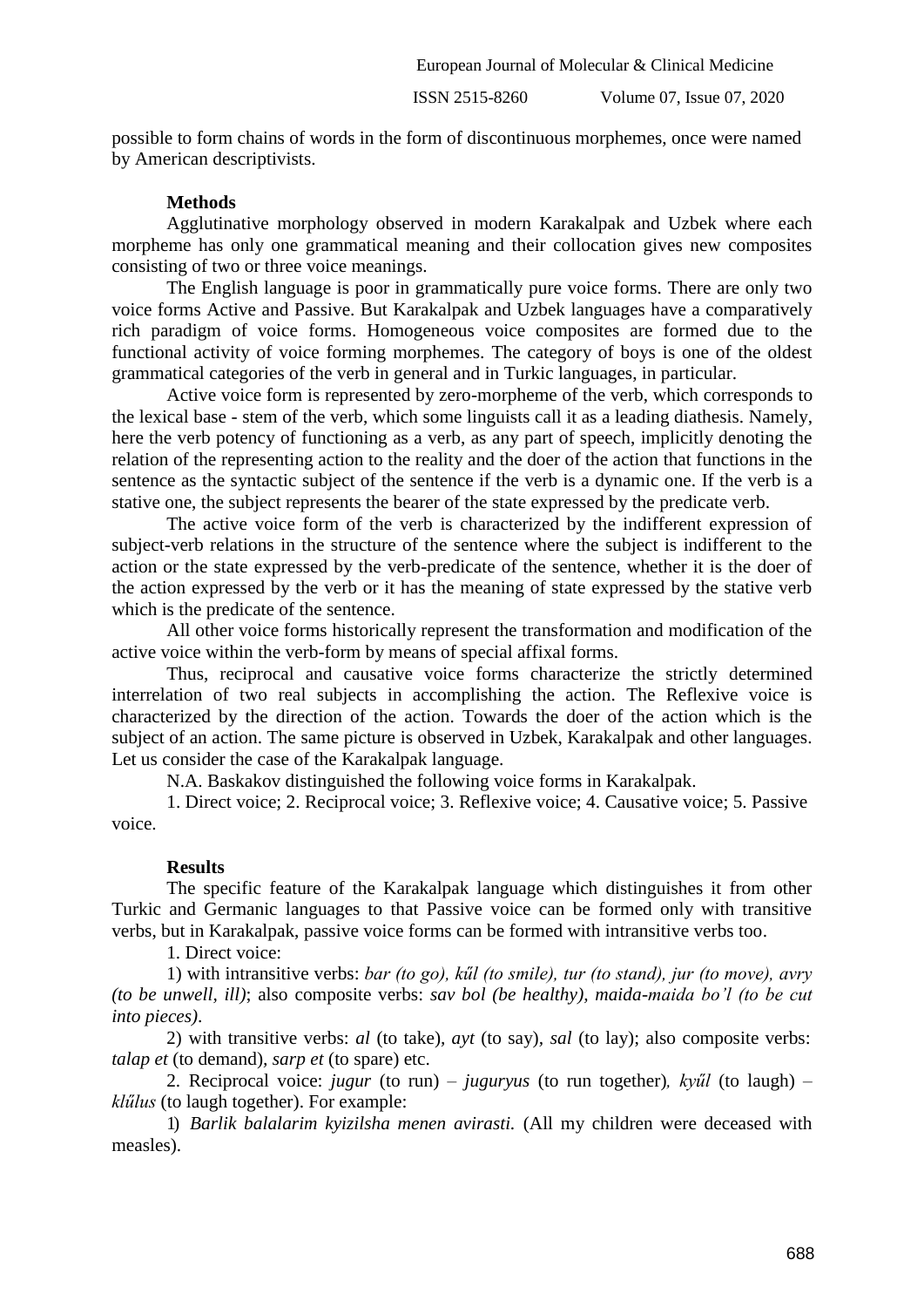European Journal of Molecular & Clinical Medicine

ISSN 2515-8260 Volume 07, Issue 07, 2020

2) *Ayeldin erligini yeltirem degennen kyorkagandigina tan kilisti.* (They were all surprised by the brevity of the woman, when she wasn't afraid of my threat that I would kill her). [p.335]

3. Reflexive voice:

*kön* (to get used to smth) – *könik* (to get used, to make a habit of smth);

e.g.: *Tyubiri tulpar argimak Madiyar yuyden ketken son, bosanip ketti – av belimnen*  (His favorite horse, which is traced back to a good origin ran away when Madiyar died). [p. 338]

 $juv$  (to wash) – juvin (to get washed)

*kiy* (to dress) – kiyin (to get dressed

*Jerden shikti saylanip, beline naiza baylanip*. [Gevil, p.339] (Came out of from the ground and tied a speare to his waist.)

4. Causative voice:

1) *Siz saqal-murtiniyizdi aldirasiz-bi?* (Will you get shaved? Will you let the barber shave you? [p.341]

Other examples: *Men soktirdim.* – I was beaten.

*Men tonettim.* – I was robbed.

*Merey aldirdim.* – I lost the game.

5. Passive voice:

*Benzindi ot aldi.* – The oil got inflamed.

*Kolumb ashkan Amerika* > *Kolumb tarepinnen ashilgan Amerika.* America which was discovered by Columbus < America which Columbus discovered. The same picture can be observed in all other Turkic languages. There we could find from 2 to 10 voice meanings, and corresponding means of expressing those categorial meanings. To compare there are two grammatically structured voice forms in English which have no corresponding forms.

Now let us compare semantically explicit or implicit voice forms represented in English and Turkic languages.

|       |                                 |         |            | Table 1.     |
|-------|---------------------------------|---------|------------|--------------|
| $N_2$ | Voice meanings                  | English | Karakalpak | <b>Uzbek</b> |
| 1.    | Reflexive                       | $+$     | $+$        | $+$          |
| 2.    | Medio reflexive                 |         | $+$        | $+$          |
| 3.    | Generalized reflexive           |         | $+$        | $+$          |
| 4.    | Passive-reflexive               |         | $+$        | $+$          |
| 5.    | Reciprocal-reflexive            |         | $+$        |              |
| 6.    | Direct-reflexive                | $+$     | $+$        | $+$          |
| 7.    | Optimal-reflexive               |         |            |              |
| 8.    | Medio passive-reflexive         | $+$     | $+$        | $+$          |
| 9.    | Objectless passive              | $+$     | $+$        | $^{+}$       |
| 10.   | Active objectless passive       | $+$     |            | $+$          |
| 11.   | Extending reflexive additional  |         |            |              |
| 12.   | Externally adjectivized passive |         |            |              |
| 13.   | Directly resulted reflexive     |         |            |              |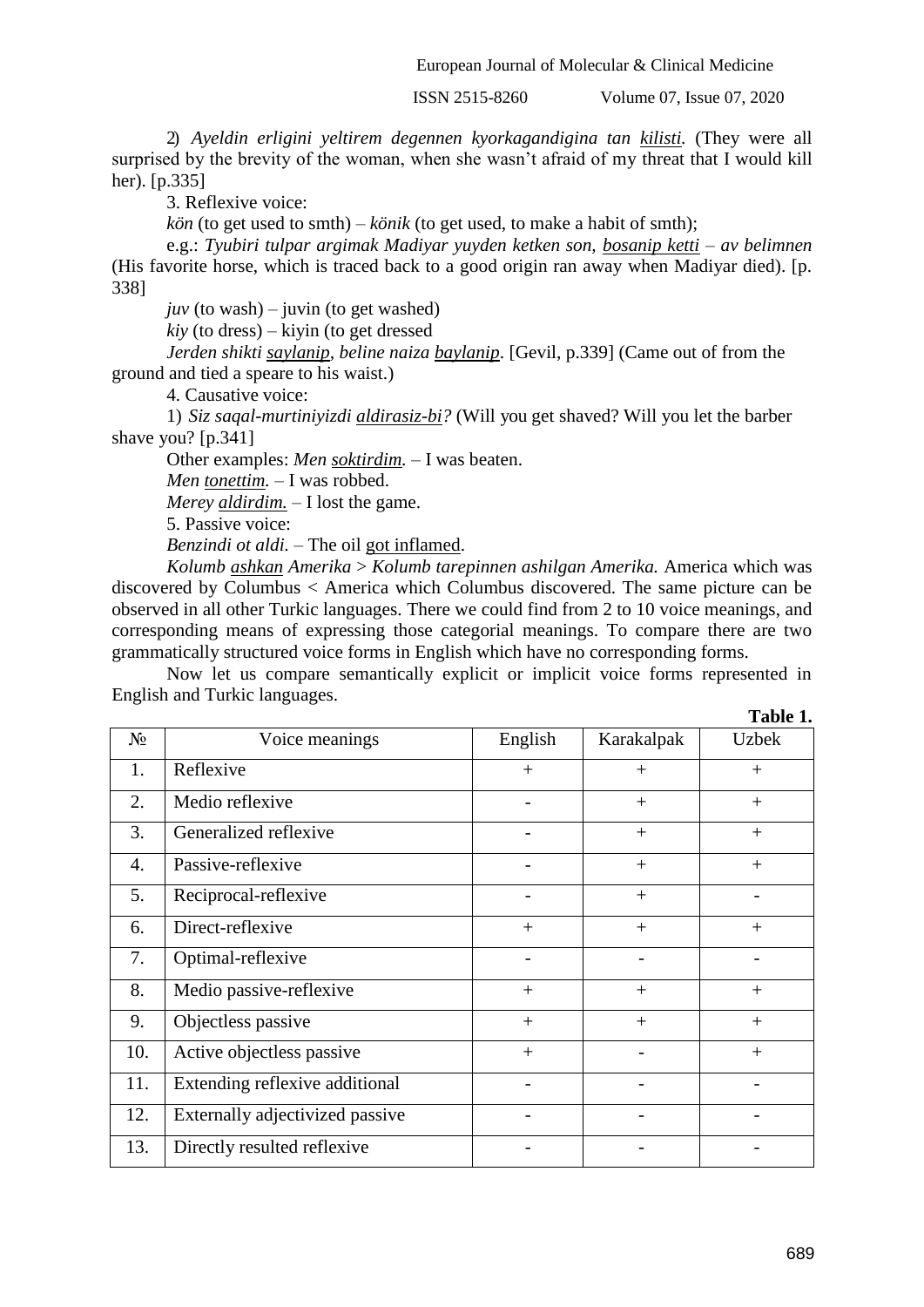ISSN 2515-8260 Volume 07, Issue 07, 2020

| 14. | Dynamic reflexive           |  |  |
|-----|-----------------------------|--|--|
| 15. | Impersonal intensive        |  |  |
| 16. | Causative-causative         |  |  |
| 17. | Causative-reflexive         |  |  |
| 18. | Causative-causative passive |  |  |
| 19. | Causative-reflexive passive |  |  |

As it can be seen from their names of the voice forms, we can observe semantic composites of voice forms. Semantic composite is a means of expressing two or three voice forms in one word which can be either a synthetic or an analytical form. Of course, a great majority of these forms realized in Latin. Sanskrit or other synthetically most developed languages like Russian, German. However, in English which has analytic structures more than synthetic structures such clusters are not realized. In Uzbek and Kyrgyz, the semantic composition of voice forms are mostly found.

E.g. 1) *Bugun qurt bostirishimiz esingizdami?* [Q.Kenja, p.5]

Causative + reciprocal (Do you remember that today we should cover the silk worms up?) Here the ending "tir" expresses causation and "ish" – reciprocity.

2) *Har kuni azonda kolkhoz idorasi oldida to'planishadi.* (Q. Kenja, p.5) – Reflexive + Reciprocal. (Every morning they got together at the building of the Kolkhoz management.) Here -n- expresses Reflexive voice meaning and -*ish* expresses reciprocality.

3) *Pakhtaning ichiga ekib bo'lmaidi, soyado hosil bitmaydi, tejab ishlatilsa, tut barglarimiz yetadi – deydi.* [Q.Kenja].

Causative  $+$  Passive. (It is not recommended to plant within the cotton-crushes the shady land won't do, if we economize we may have enough leaves – he said.) Here "t" expresses causation and "il" expresses Passive voice.

4) *Qiz ulg'ayib turmushga chiqishga loyiq bo'lguncha kelin tomon kelishilgan qalinni olib… yurarkan.* [Said Anvar, 18]

Reciprocal + Passive. (While the girl gets adultery and becomes ready for getting married the bride's parents would receive the contracted sum of money from the bridegroom's family.) Here *"ish"* expresses Passive voice.

5) *Agar chol va qiz ko'nishsa, shaharga olib ketaman, boboyni do'htirlarga ko'rsattiraman.* [Said Anvar, p.21]

Causative  $+$  Causative. (If the old man and the girl agree, I will take them to the city and consult the doctors for the oldman.) Here we have two grammatical morphemes expressing causation *"sat"* and *"tir"*. We call them as homogeneous morphemes expressing causation.

It is interesting to note that some scholars regard -sat not as a grammatical meaning, but a lexical morpheme forming a new word from the stem *"ko'r"* – to see, *"ko'rsat"* – to show.

The same problem arises here if we regard it as a word-forming means. Because if it is a word-building affix, it should build more than one word, at least two words, two new words. But it forms only one word – *ko'rsat* (to show). In Uzbek "to see and to show are expressed by one root. But in English words of two roots are used to express these meanings, therefore English linguists don't understand the essence of the problem. In Russian the case is close to the English one: *увидеть* (to see) – *показать* (to show). We see no problem in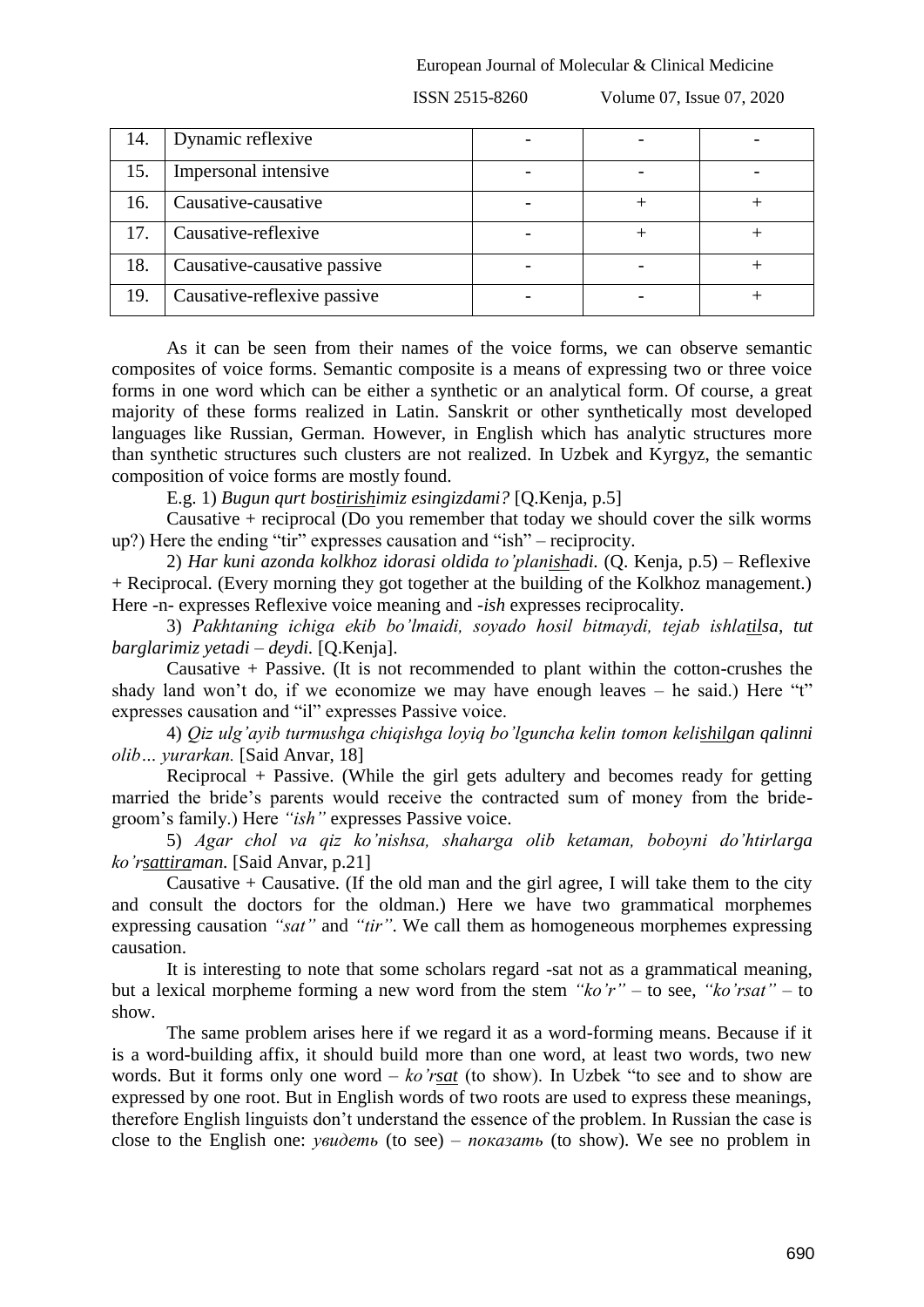European Journal of Molecular & Clinical Medicine

ISSN 2515-8260 Volume 07, Issue 07, 2020

distincting the categorial forms of the words. Analysis of the Uzbek examples show we see the following types of semantically homogeneous voice forms in Uzbek.

1) Causative-reciprocal; 2) Reflexive-reciprocal; 3) Causative-causative; 4) Passivecausative; 5) Reciprocal-passive.

But this list is not complete yet. Detailed analysis of the homogeneous composites of the Passive voice forms in Karakalpak and Uzbek can demonstrate some other types of homogeneous voice forms.

Here we will try to analyze the influence of the composite formation to the semantic structure of the sentence to the semantics of the homogeneous voice forms. Let us analyze some examples:

1) Uzb. *botirilgan* – (Causative + Passive) the root of the verb is *bot-* (to be drowned) and when it takes the ending *"tir"* it took the form *"bottir"* but later one *"t"* was lost due to the principle of simplifying the syllable structure and pronunciation. And the word obtained the today's form *"botmoq"*. We know some other forms of the word – *botmoq, botirmoq, botinmoq, botirilmoq, botishmoq, botilmoq, botqizmoq, botilishmoq* etc. The last marked forms were not registered in written records, and we regard them as semantically and grammatically incorrect forms.

2. Uzb. *to'planishadi* (reflexive, reciprocal). The stem is *to'p* (to get together) – *to'plamoq, to'planmoq, to'plattirmoq, to'platqizmoq, to'plashmoq, to'platmoq.* All these forms are semantically and grammatically correct homogeneous voice forms. But, if we change the places and order of these endings the meaning of the word is distorted.

3. Uzb. *ishlatilsa* (Causative, Passive). The root is *ish*. Its derivatives are: *ishlamoq* (to work), *ishlatmoq* (to make smb. work), *ishlatilmoq* (to be used), *ishlattirmoq* (to make to be used), *ishlanmoq* (to work on smb), *ishlashmoq* (to help to work) etc.

The same rule is observed here, we cannot change places of the homogeneous markers of voice forms.

In some cases we observe homonymous forms in the sphere of means of expressing voice forms in Turkic languages. For example:

1) *Nodir turnikka osildi.* (Reflexive)

2) *Nodir dorga osildi.* (Passive)

The first sentence can be translated as: *Nodir hang on the Horizontal bar.*

The second sentence can be translated as: *Nodir was hung.*

*Nodir oyog'ini osiltirdi. – Nodirning oyog'i osiltirildi.* As the Passivization transformation is possible, we can take the first sentence as non-passive. *(Nodir made his leg hung.)* But we cannot say *"Nodir oyog'ini osdi."* or *"Nodirning oyog'i osildi."* (Nodir hang his leg. and Nodir's leg was hung.) However, in Uzbek we can say *"Oyog'idan osildi."* It is translated into English as *"Nodir was hung by his leg".*

### **Discussion**

Analysis of the voice forms of the above-mentioned verbs together with the grammatically and semantically relevant forms makes it possible to conclude that not all the forms found grammatically and semantically relevant can be equivalently used in the oral or written discourse. May be it is explained by the fact that the appearance of semantically homogeneous forms in speech makes it semantic structure complicated. Adding one more voice ending demands one more actant to the semantic structure of the sentence. And this presents additional difficulties and energy to the speaker and listener to percept new elements.